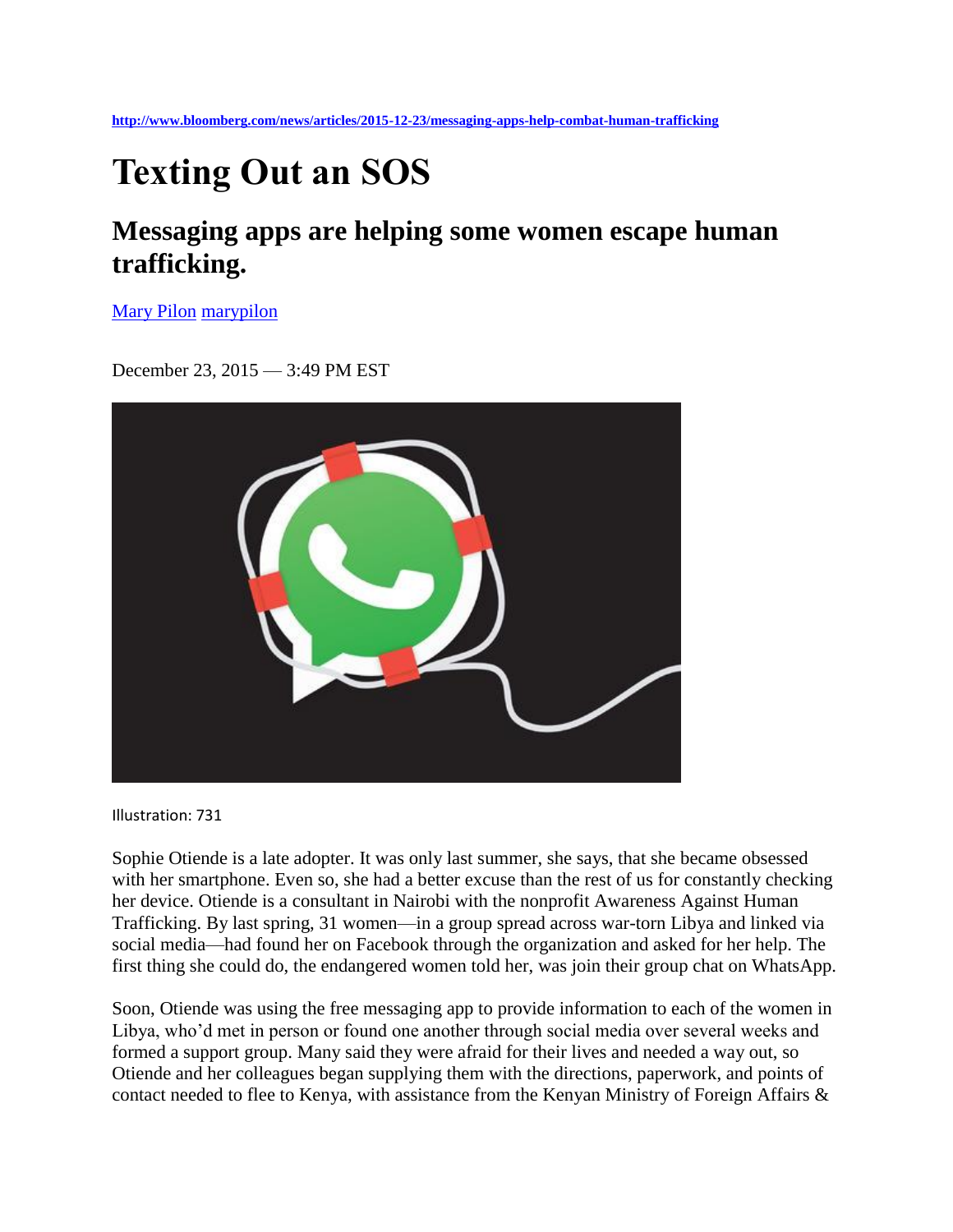International Trade and the International Organization for Migration. By December 2014, all 31 women had escaped sex slavery and begun building new lives in Kenya, according to Otiende. "They risked everything," she says. "We were constantly worried about them. But we were able to communicate."

In some ways, the Internet and social media have fueled the problem of human trafficking around the world. It's never been easier to buy or sell forced labor. The International Labour Organization says it's a \$150 billion market victimizing some 21 million people—4.5 million of whom are sexually exploited. At the same time, many victims have access to mobile devices, and increasingly, trafficked women are using messaging services to get help.

"If you're vulnerable and isolated, the more important that cell phone becomes for you," says Mark Latonero, a fellow at the Data & Society Research Institute in New York, who's studied technology and human trafficking. "It's a lifeline, and an important one."

Many abused or trafficked girls and young women are given phones as a way for their abusers to keep tabs on them, says Jameela Nishat, founder of the Shaheen Women's Resource and Welfare Association, a nonprofit shelter in Hyderabad, India. Nishat says 10 of her volunteers use WhatsApp to communicate with about 100 women and girls who wouldn't be safe trying to meet with a door-to-door caseworker. "It helps them tell us things," she says. "They can share with us the good and the bad." Through mobile messaging, Nishat says, the women and girls living in confinement can seek education, medical treatment, and counseling, as well as emotional support. Like Otiende, she's also used it in more dramatic cases, giving step-by-step guidance for escape or rescue.

"The messages say, 'We're here to help you if you need it,' and it gives a high reliability of actually reaching someone." *—Gordon Gow, University of Alberta*

The women also use apps such as Line and Telegram, but most often they mention WhatsApp, which had 900 million users as of September. Facebook, which paid \$22 billion for WhatsApp in 2014, didn't respond to requests for comment for this story. When the company announced the acquisition, Chief Executive Officer Mark Zuckerberg said part of WhatsApp's appeal was that it could be a kind of "911 for the Internet."

Human-rights advocates say social media services could do more to block traffickers from advertising and soliciting young people on their sites. In 2011, Microsoft offered six grants totaling \$185,000 to researchers focused on the role of technology in trafficking. That same year, Google gave \$11.5 million in grants to 10 antitrafficking and antislavery organizations.

With an eye to trafficking victims who have only disposable "burner" phones and can't use apps, University of Alberta communications professor Gordon Gow and his students comb classified ads at sites such as Backpage.com for the phone numbers of sex workers, then send them SMS text messages with contact info for the Centre to End All Sexual Exploitation. Gow says about 10 percent of the 5,000-odd messages his team has sent have elicited a response—some a simple "thank you," others asking for more detailed assistance, such as referrals to police or rehab facilities.